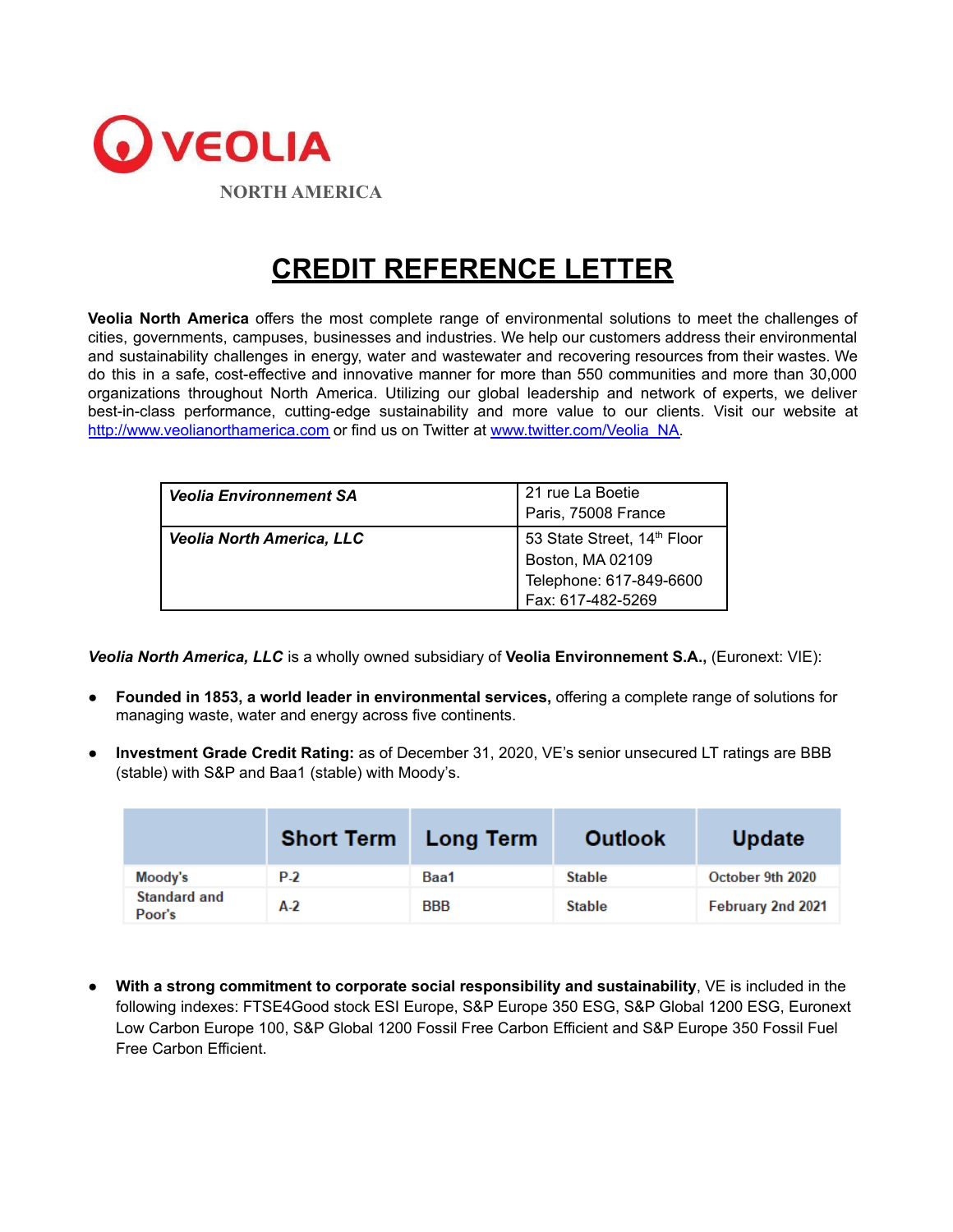

● **Please see below for financial highlights for fiscal years ended December 31, 2018, 2019 and 2020.**

| <b>Veolia Environnement SA</b> |            |            |            |
|--------------------------------|------------|------------|------------|
|                                |            |            |            |
| In Millions of EUR             | FY 2018    | FY 2019    | FY 2020    |
| <b>12 Months Ending</b>        | 12/31/2018 | 12/31/2019 | 12/31/2020 |
| <b>Market Capitalization</b>   | 10,155.2   | 13,449.9   | 11,578.0   |
| - Cash & Equivalents           | 5,088.0    | 6,667.8    | 7,086.0    |
| + Preferred & Other            | 1,151.7    | 1,144.7    | 1,098.5    |
| + Total Debt                   | 16,308.1   | 16,996.3   | 19,950.4   |
| <b>Enterprise Value</b>        | 22,527.0   | 24,923.1   | 25,540.9   |
| Revenue, Adj                   | 25,951.3   | 27,188.7   | 26,009.9   |
| Growth %, YoY                  | 4.6        | 4.8        | $-4.3$     |
| <b>Gross Profit, Adj</b>       | 4,287.9    | 4,361.0    | 3,888.1    |
| Margin %                       | 16.5       | 16.0       | 14.9       |
| EBITDA, Adj                    | 3,301.0    | 3,614.3    | 3,191.3    |
| Margin %                       | 12.7       | 13.3       | 12.3       |
| Net Income, Adj                | 582.1      | 688.7      | 336.0      |
| Margin %                       | 2.2        | 2.5        | 1.3        |
| EPS, Adj                       | 0.90       | 1.18       | 0.58       |
| Growth %, YoY                  | 13.5       | 31.5       | $-50.6$    |
| <b>Cash from Operations</b>    | 2,402.6    | 2,635.4    | 2,259.6    |
| <b>Capital Expenditures</b>    | $-1,483.7$ | $-1,676.0$ | $-1,608.6$ |
| <b>Free Cash Flow</b>          | 918.9      | 959.4      | 651.0      |

*For more information, refer to:*

*[https://www.veolia.com/en/veolia-group/finance/financial-information/debt-and-ratings](http://www.veolia.com/en/veolia-group/finance/financial-information/debt-and-ratings)*

## **BANK REFERENCES**

| J.P. Morgan Chase          | <b>Bank of America NA</b>         |
|----------------------------|-----------------------------------|
| Regina Polk                | Robert M. Roth                    |
| J.P. Morgan Chase          | <b>Bank of America NA</b>         |
| <b>Client Services</b>     | IL4-135-16-11, 135 South LaSalle, |
| 300 S. Riverside Plaza     | Chicago, Illinois 60603           |
| 10th Floor, Suite IL1-0239 | (888) 715-1000 x86568             |
| Chicago, IL 60606          | dedicatedmwtwo@bankofamerica.com  |
| Phone: 312-954-9384        |                                   |
|                            |                                   |